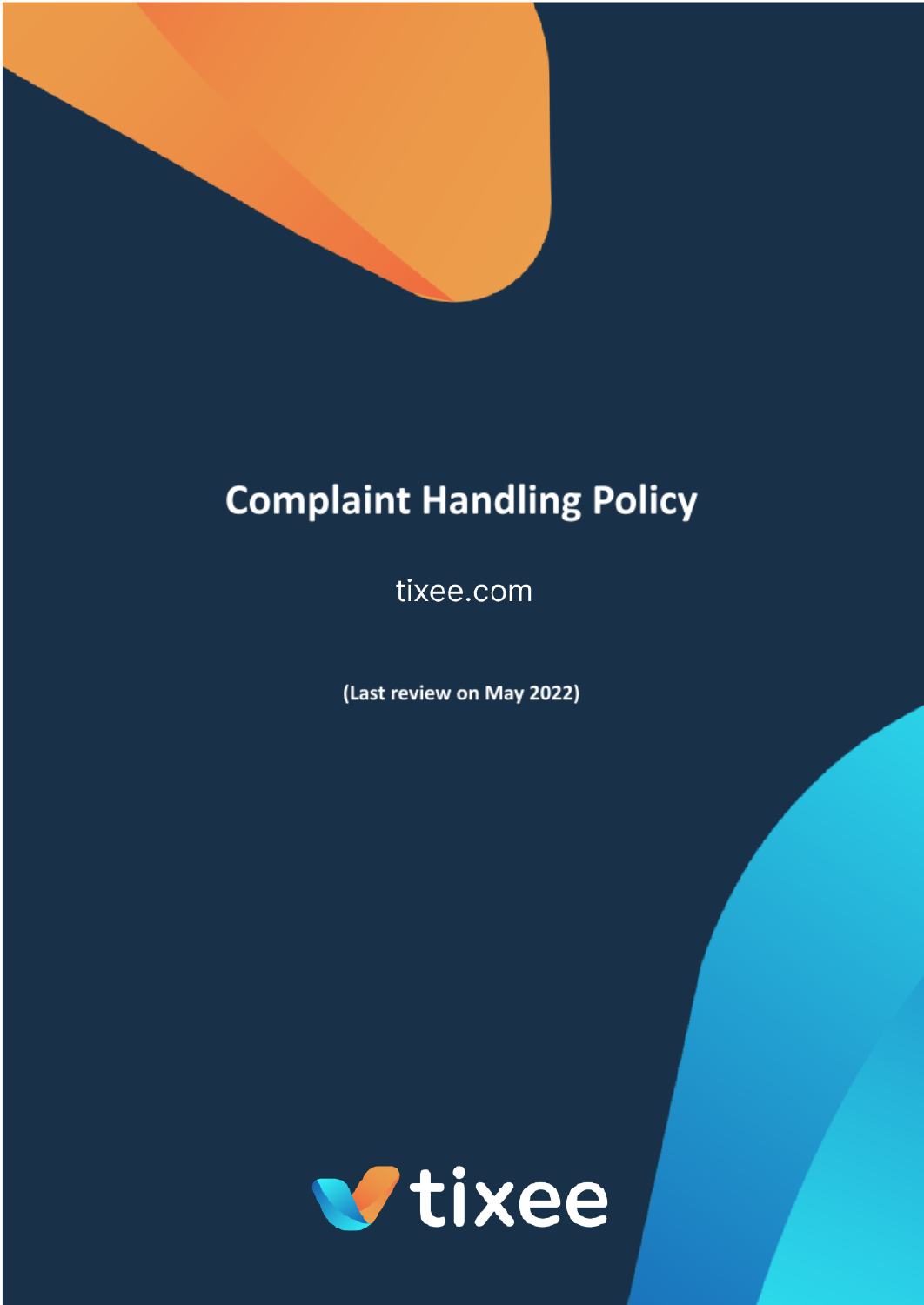#### **COMPLAINT HANDLING POLICY**

Pipbull Limited (hereinafter the "Company") aims to provide superior services to all of its Clients.

The Company has appointed a Compliance Officer to efficiently handle any complaints from the Clients. This is to allow the Company to resolve and apply mandatory measures to avoid any recurring issues.

#### **Definition**

The Company classifies a complaint as any objection and/or dissatisfaction that the Client may have with regards to the provision of the services provided by the Company. A complaint form is enclosed at the end of this policy.

#### **Procedure**

The Compliance Officer shall be responsible for handling Client complaints, except in the case where the complaint involves the Compliance Officer, whereby the complaint shall be handled by the Representative Officer.

The Client may register a complaint by completing the complaint form using any of the following options:

#### Email: [complaints@tixee.com](mailto:complaints@tixee.com)

Postal Address: Angel Fish Bayside Marina complex, office Block A/A01, Roche Caiman, Seychelles.

- 1. When the Compliance Officer receives the Client's complaint then a written acknowledgement will be sent to the Client within 7 business days;
- 2. The Company will attempt a final response within 30 business days, however in case we are still not in a position to resolve the issue then the Compliance Officer will notify you in writing stating the reasons for the delay and indicate an estimated time to resolve the issue;
- 3. A final response should be provided to the Client within 60 business days the latest from the date he submitted his complaint;
- 4. In the case where the complainant is still not satisfied with the Company's final response, then the complainant can refer his complaint with a copy of the Company's final response to the Financial Services Authority (FSA) in Seychelles for further examination.
- 5. In case the client doesn't reply to the Company and/or is reluctant to provide the necessary information and clarification in order to enable the Company to perform investigation regarding any issue or complaint within the period of 30 days the Company will consider the complaint as closed and resolved.

# True to the market.

Tixee is the brand name of Pipbull LTD authorized and regulated by the Financial Services Authority in Seychelles ("FSA") under the license number **[SD061](https://fsaseychelles.sc/regulated-entities/capital-markets)** having its registered office at Angel Fish Bayside Marina complex, office Block A/A01, Roche Caiman, Seychelles.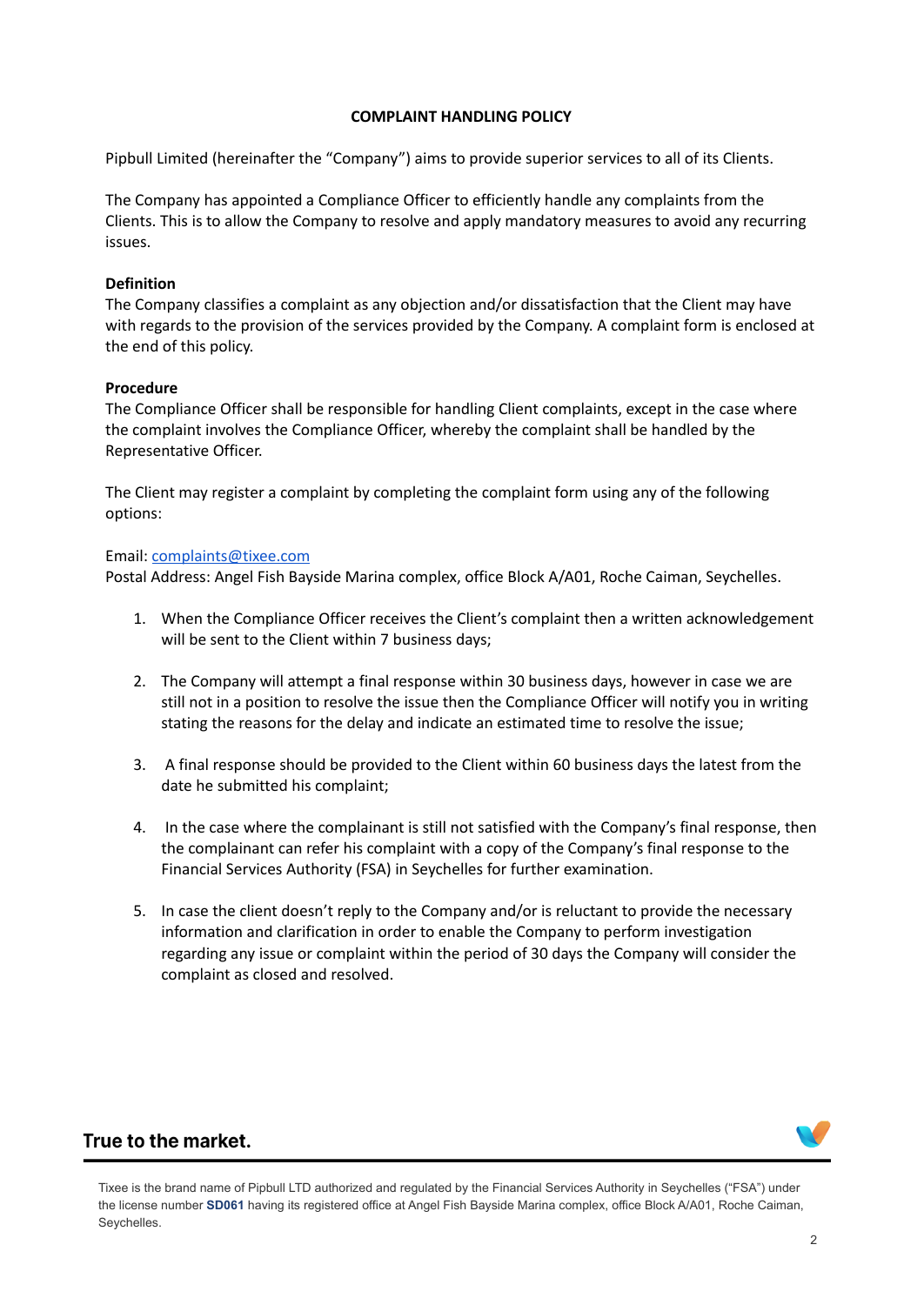### **The contact details for the Financial Services Authority (FSA) in Seychelles are set out below:**

Address: PO Box 991 Bois de Rose Avenue Roche Caiman Victoria, Mahe, Republic of Seychelles

Phone: (+248) 438 08 00 Fax: (+248) 438 08 88 Email: complaints@fsaseychelles.sc Website: <http://fsaseychelles.sc/index.php/contact-us>

#### **Client Records**

The Client should provide all relevant documentation as well as any additional information requested by the Compliance Officer in order to ensure all records are collected and the complaint is properly resolved on time.

All records will be kept safe as per local requirements and for a period of seven (7) years.

[The complaint form can be found in the next page]

# True to the market.

Tixee is the brand name of Pipbull LTD authorized and regulated by the Financial Services Authority in Seychelles ("FSA") under the license number **[SD061](https://fsaseychelles.sc/regulated-entities/capital-markets)** having its registered office at Angel Fish Bayside Marina complex, office Block A/A01, Roche Caiman, Seychelles.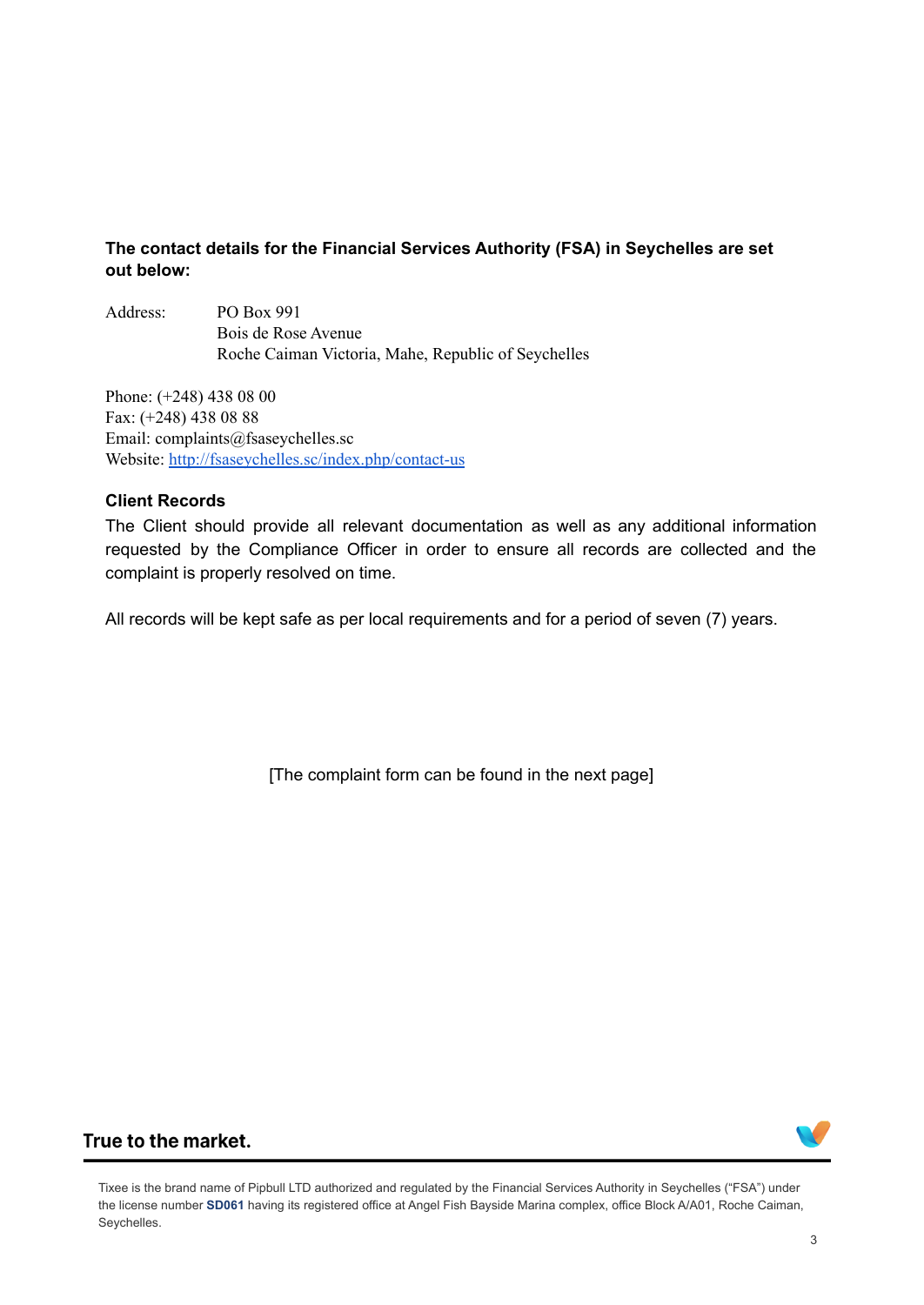#### **Complaint Form**

#### **A. Client Information:**

Name:

Account Number:

Address:

Telephone Number:

#### **B. Brief Summary of the Complaint:**

Please describe the product or service you are complaining about (*description, evidence, amount and suggested way to be solved):*



- *Please enclose any other relevant documentation that may help us to handle the complaint.*
- *Possible documentation to be provided (client statement, correspondence with the Company as well as any other supporting documentation to be requested by the Compliance Officer which is relevant to the Client's complaint)*

# True to the market.



Tixee is the brand name of Pipbull LTD authorized and regulated by the Financial Services Authority in Seychelles ("FSA") under the license number **[SD061](https://fsaseychelles.sc/regulated-entities/capital-markets)** having its registered office at Angel Fish Bayside Marina complex, office Block A/A01, Roche Caiman, Seychelles.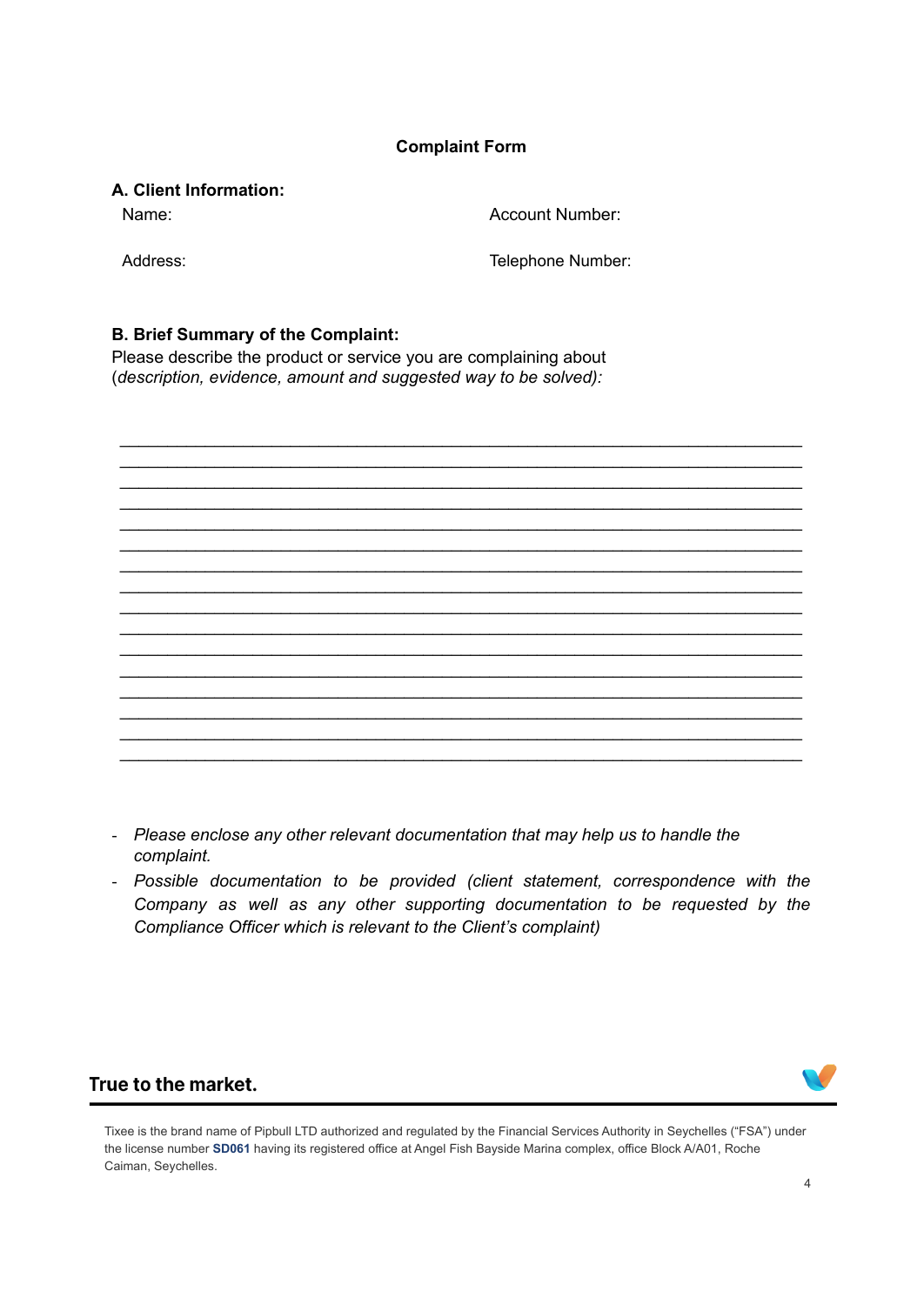**Date** and place *Date and place Client* SIgnature

| For internal use only:               |              |                      |
|--------------------------------------|--------------|----------------------|
| Complaint Received By:               |              |                      |
| Acknowledgement sent to Client:      | $\sqcap$ Yes | $\Box$ No            |
| Informed Client of initial action:   | $\Box$ Yes   | $\Box$ No            |
| Final response provided to Client:   | $\Box$ Yes   | $\Box$ No            |
| Holding response provided to Client: | $\Box$ Yes   | $\Box$ No $\Box$ N/A |
| Signature of                         | Date:        |                      |
| <b>Compliance Officer</b>            |              |                      |

*\_\_\_\_\_\_\_\_\_\_\_\_\_\_\_ \_\_\_\_\_\_\_\_\_\_\_\_\_\_\_*

# True to the market.

Tixee is the brand name of Pipbull LTD authorized and regulated by the Financial Services Authority in Seychelles ("FSA") under the license number **[SD061](https://fsaseychelles.sc/regulated-entities/capital-markets)** having its registered office at Angel Fish Bayside Marina complex, office Block A/A01, Roche Caiman, Seychelles.